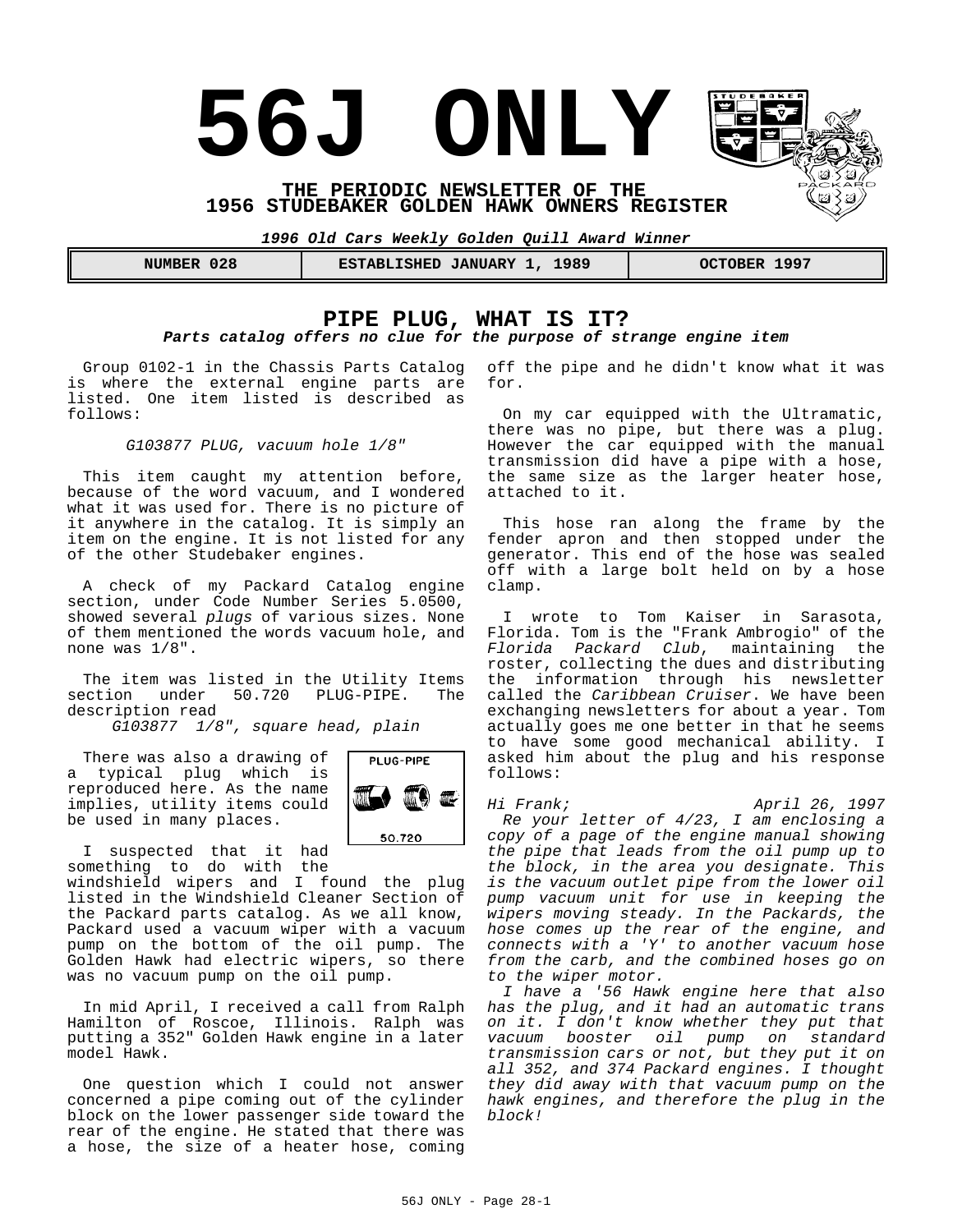

My thanks to Tom for his precise response. Ralph Hamilton told me that his engine came out of a 1956 Golden Hawk which had a manual transmission. I wondered if all engines mated to manual transmissions had the pipe, and those with the Ultramatic had the plug. The parts manual would lead one to believe that all 1956 Golden Hawk engines had the plug.

A closer look at the Ultramatic equipped car revealed that the transmission cooler lines come very close to the area with the plug.

I'm guessing that all the Golden Hawk engines initially had the pipe for the windshield wiper vacuum line. Perhaps, on cars equipped with the Ultramatic, the pipe was replaced with a plug so it would not interfere with the transmission cooler lines.

Does anyone have more information on this?

#### **NEW SPRINGS, NEW TIRES, NEW RIDE** *New items solve a myriad of problems*

Since I purchased my first 1956 Golden Hawk in October 1983, there has always been a noticeable deficiency in the quality of the ride. I assumed this was because the car was old and the parts were worn.

When starting off from zero, there was a pronounced vibration in the drive line. The harder I pressed on the gas pedal, the more obvious was the vibration. It subsided when I reached about 20 miles per hour and let up on the gas a little.

I replaced the front king pins, bushings, center pin, and shock absorbers. None of the changes made a noticeable improvement. I then attacked the drive line by replacing the universal joints, center carrier bearing, and had the drive shaft balanced. Despite all the improvements, there was very little difference in the ride and handling of the car.

I have always liked the sleek low look of these cars and both of my Golden Hawks sat low to the ground. One day while looking at the rear of two Golden Hawks, I noticed that this car seemed a little lower at the rear than the other one. The second car has P205/75R15 radial tires and the first car has 7:10x15 bias ply tires.

I believe the radial tires are almost 1 inch smaller in diameter, yet this car sat about an inch higher than the car with the larger diameter tires.

I checked the rear springs and noticed that there was no arc to them. The car with the radial tires had much more arc on the rear leaf springs. I called Stephen Cade (AKA *Stephen Allen's Auto*) in Gainesville and ordered a set of rear springs. Stephen told me that he could only get the heavy duty springs from *Newman & Altman* so this is what I ordered and received.

Replacing the tired leaf springs with the new heavy duty springs brought a new look to the car. There was a decided rake to the car as the new springs raised the rear about 3" at the rear bumper and about 1½" at the wheel well. Cleaning the whitewalls and changing the rear tires became a lot easier. I kind of liked the new look. It went from a 'pretty' look to a slightly mean appearance.

Once seated in the driver's seat, even before starting the car, I noticed another improvement. I could see out the rear view mirror for the first time in 14 years. Prior to the rear spring replacement, the top of the back seat and about 20 feet of the road behind were the only sights visible. Suddenly I could see 200 feet to the rear. This had to improve driving safety.

A turn of the key brought the big 352 Packard V-8 to life. A move of the gearshift lever, to the (D)rive position, brought forward movement. A touch of the gas pedal brought acceleration, with no vibration in the drive line. I could not believe the difference in the ride. The improvement was worth every bit of the expense (about \$240 for parts, shipping, and labor).

While all this was going on, I had also decided to buy new tires. The old bias ply tires had been on the car for 14 years and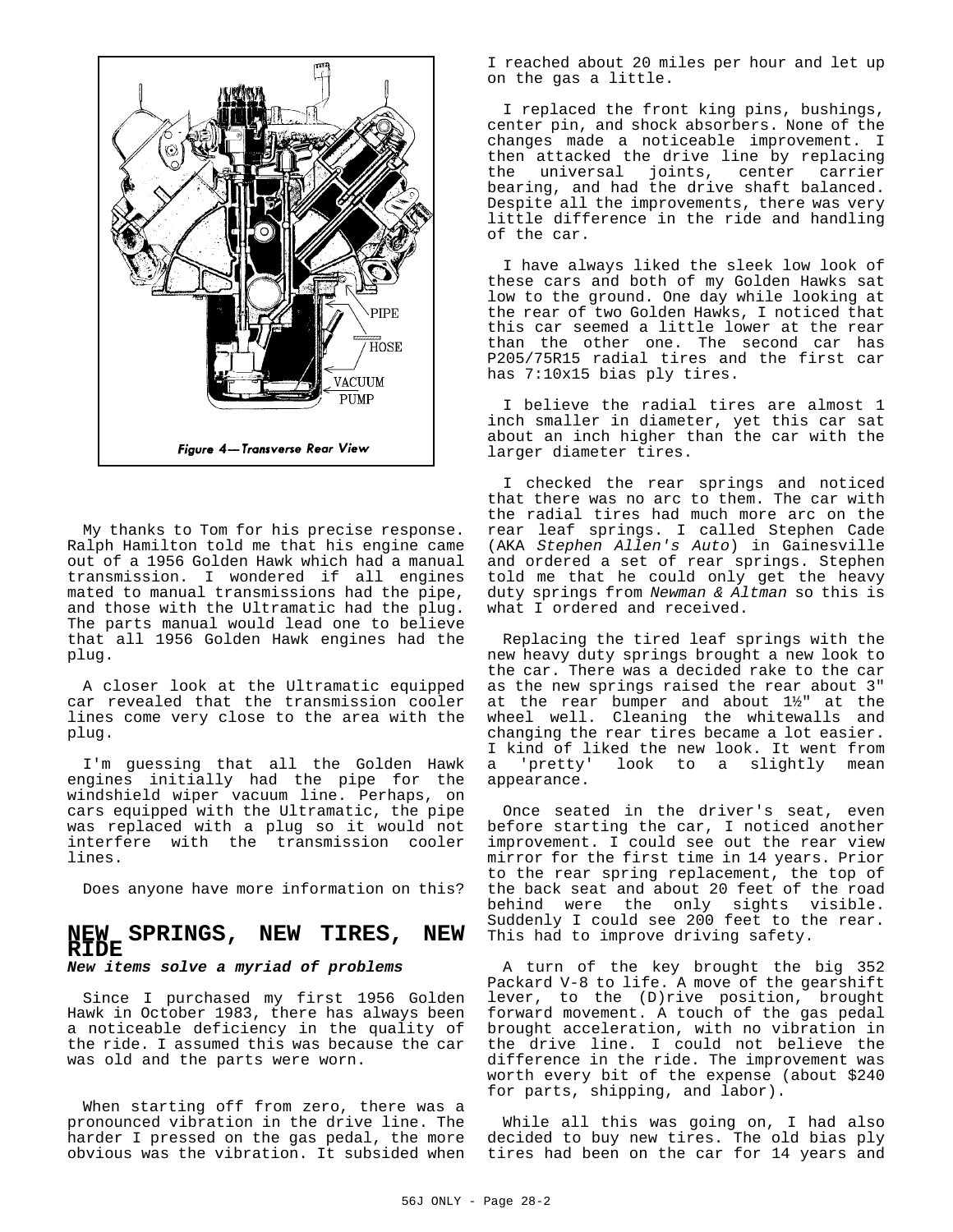had spent much of the first 7 years outside in the hot sun while the car was undergoing its lengthy restoration. Although they only had about 12,000 miles on them, they had some dry rot. I decided to go with radial tires on this car also.

Whenever I would get beyond 60 MPH, the vibration was quite significant. The sun visors would flutter and the whole front end felt like it was going to fall apart. I only drove about 30 miles after putting on the new rear springs and before mounting the new tires. I didn't get to drive the car at the higher speed in between those two changes. I'm going to assume that the tires made the big difference here. I've had the car up to 85 MPH and it rode true and straight with no noticeable bounce or shimmy.

Another benefit appears to have occurred as a result of the new rear springs. Whenever my car sat for more than a week, after startup the transmission would belch out about an ounce or two of fluid. This fluid would exit up through the dipstick tube and drip down the case onto the floor. Perhaps it is due to the rear end being higher than the front end of the car, but I haven't noticed any leaks since the new springs were installed. Even a three week layoff produced no fluid leak. The only negative was that now I could barely get the floor jack to clear the bottom of the front lower air intake panel.

I was planning to buy new springs for the front and try to get rid of the rake, but I was afraid to mess with success. I didn't know how this would affect the view out the rear, and the transmission leak.

I decided instead to put spacers in the front springs. This raised the front of the car about 1-1/2". It also lowered the rear to the point that the car sits almost level. Even with the spacers, everything still seems to be working just great. I may still install new front springs, now that I think new front springs won't disturb what has been accomplished.

So, new heavy duty rear springs, spacers in the front springs, and radial tires resulted in a significant improvement in the ride and handling of the car. Even with the front spring spacers, the rear springs allowed for much better visibility through the rear view mirror. They also seem to have stopped the transmission fluid leak that occurred on startup.

I've driven about 300 miles now, and I'll be driving the car to Alachua, Florida (Gainesville) for the 20th annual Florida State Meet in mid October. The 200+ mile round trip should provide a good test of the whole system. I'll report any new developments in the February 1998 issue.

## **STOP LIGHT SWITCH**

*New switch works with silicone brake fluid* From the Smoky Mountain Wheel

Ted Banner of the East Carolina Chapter offers this stop light switch tip.

Harley Davidson motor part # 72023-51B stop light switch is for the Dot 5 silicone brake fluid. This should be THE switch for your Studebaker silicone fluid brake light failure problem.

It looks like a standard switch. The wire ends need to be changed to male bayonet type. It's a bit pricey, but it should outlast dozens of 666858 or F4805 switches.

Dorman 705-070 universal speedometer cable repair kit replaces broken cables. It is 81" long.

#### **MEMBERSHIP**

*Membership total drops for members who haven't been heard from*

Thirty seven members have been dropped from the roster. I had tried to contact them several times, but they did not respond. I simply requested that they verify their address and let me know if they still owned their car.

Despite my best efforts, people move and I never get the notice. I request address correction from the post office but, in many cases, I fail to receive notification.

I tried to contact people who haven't been heard from in over four years. Out of 55 queries, I received 18 responses. I can only assume the remaining (former) members are no longer interested.

I will mail out more queries next year. If you receive one, please return it as soon as possible.

#### **SOUTH BEND 56J DINNER**

*Dinner was well attended at the SDC International meet*

We had a great time at the dinner in South Bend during the *SDC International Meet*. A total of 27 people attended and three of them brought their Golden Hawks.

After the 5:00 pm dinner, we went to the parking lot and started comparing cars. I think everyone learned a lot. There must have been some interest generated as we didn't leave till after 9:00 pm. If the sun had kept shining, we might still be there.

If any of our Texas members would like to set up something for next year, let me know. I'll publish the information in the February or June issue.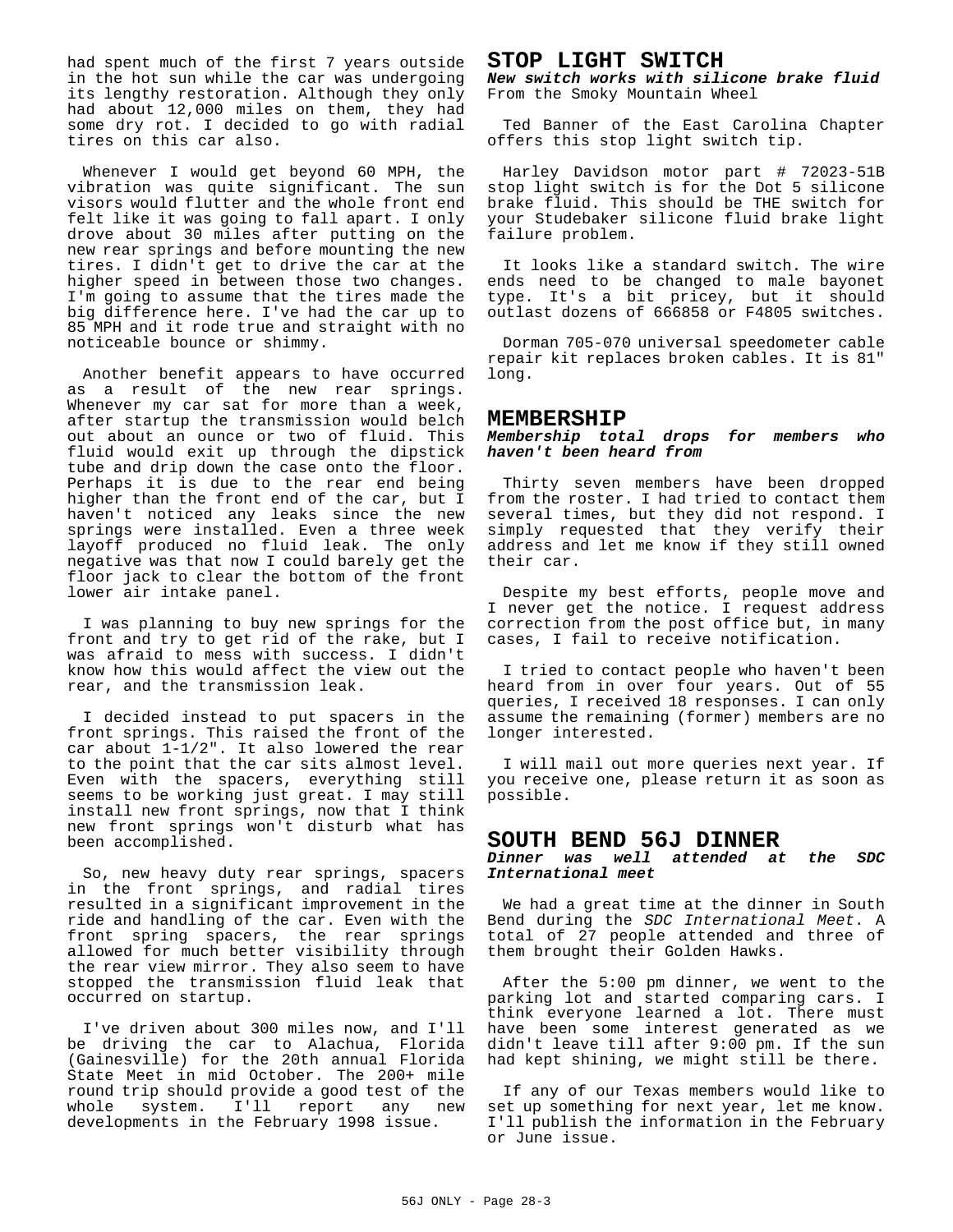## **V-8 OIL PUMP INFORMATION** *New source for repair*

(NOTE: I received the following from Tom Kaiser who is the editor of *Caribbean Courier*, the newsletter of the *Florida Packard Club*. I spoke to Bob Aller and he said he would work on our cars also. We, of course, don't have the wiper problem referred to below)

**MORE HELPFUL INFORMATION**: V-8 Oil Pump problems. From Packards North Texas bulletin comes this good information on the V-8 oil pump problem. Bob Aller from Kearney, MO was with Packard, and relayed this information to Chris Stapthopulo of Packards North Texas.

Bob Aller says that the problem is not with the vacuum pump, the pot metal bottom or the steel plate, or the gears. The problem is with the main shaft support. There is NONE! The shaft has no special support bushing even though the shaft is longer than found on most oil pumps.

After a number of miles, enough wear takes place to allow air to enter the pump through excessive shaft clearance. The air entering gets into the oil causing oil cavitation. One sign of this problem is noisy lifters when the engine oil is hot. Aller says the problem and solution were found by Packard back in the 55-56 period, and only the demise of Packard kept a redesigned pump from solving the problem.

Bob's solution is to ream out the shaft hole, and install a bushing and an over sized shaft. This modification solves the support problem and keeps the vacuum pump in the oil pan. Installing a bushing and replacing the shaft increases the shaft support, the surface area receiving support, and renews the original clearances in the shaft area. This solution also keeps your wipers running when driving uphill or accelerating.

Bob Aller will do this work if you send an exchange unit. I don't know the price, but you can call him at (816) 781-0029. He also exchanges rebuilt Twin Ultramatic's for \$1500.00 plus freight both ways. Since he was at Packard in engineering, I think he knows how to solve these problems!

#### **BUMPER BOLTS (FOR THE NUTS WHO CARE)** *Silly controversy arises at International meet*

A question arose at the International *SDC* meet held in South Bend in June. It seems that someone had a 1956 Golden Hawk in the show that was so nice, it received 397 out of a possible 400 points.

One of the deductions was for improper bumper bolts. As many of you know, there were both oblong head (rectangular shape with rounded corners) and round head bolts used on the bumpers of Studebakers. This car had the oblong bolts on the face of the bumper and on the area that wraps around the side. The judges contended that the latter bolts should be round.

The owner disagreed and in<br>late Auqust, I August, received a call asking for my (so<br>called) expert expert<br>on the opinion on the issue. My view was<br>that the oblong oblong



bolts were correct, but that round head bolts would not necessarily be incorrect. I based this finding on several original factory photos which I had received from Richard Quinn, several magazine articles from the 1956-1957 period, and the parts catalogs.

I checked some of the magazines from the 1955-1957 era. Page 97 of the April 1956 issue of *Mechanix Illustrated* has an excellent view of the front bumper. A similar view of the rear bumper is shown on page 22 of the March 1956 issue of *Auto Age*. In both cases, the bolt on the side of the bumper is very definitely oblong. Page 22 of the January 1956 issue of *Motor Life* shows two good views of the front bumper. Again the oblong bolt is very clearly shown on the side.

The cover of the January-February issue of *Motorsport* shows a good view of a 1956 Golden Hawk with an oblong bolt on the side of the front bumper. However, what appears to be that same car graces the cover of the March 1956 issue of *Speed Age*. Both the *Motorsport* and *Speed Age* articles contained drive reports by Bill Holland and both cars

were the same color.

The *Speed Age*<br>cover shows good shows views of both the front bumper and the<br>rear bumper. The bumper. side of the front bumper has an oblong bolt, *but* the side of the rear bumper



has a round bolt. This car sports the early two tone paint scheme.

There are many front 3/4 view pictures of 1956 Golden Hawks in the magazines. Some of the bolts on the side of the bumper *appear* to be round. This illusion is probably due to the angle of the photo. Even with a magnifying glass, I could not tell for sure if the bolt was actually round.

The 1955-58 chassis parts catalog shows drawings of the front and rear bumper for all C-K models. The bolts shown on the side of the bumper are oblong. The oblong bolt, part number 524972, is listed for all 1955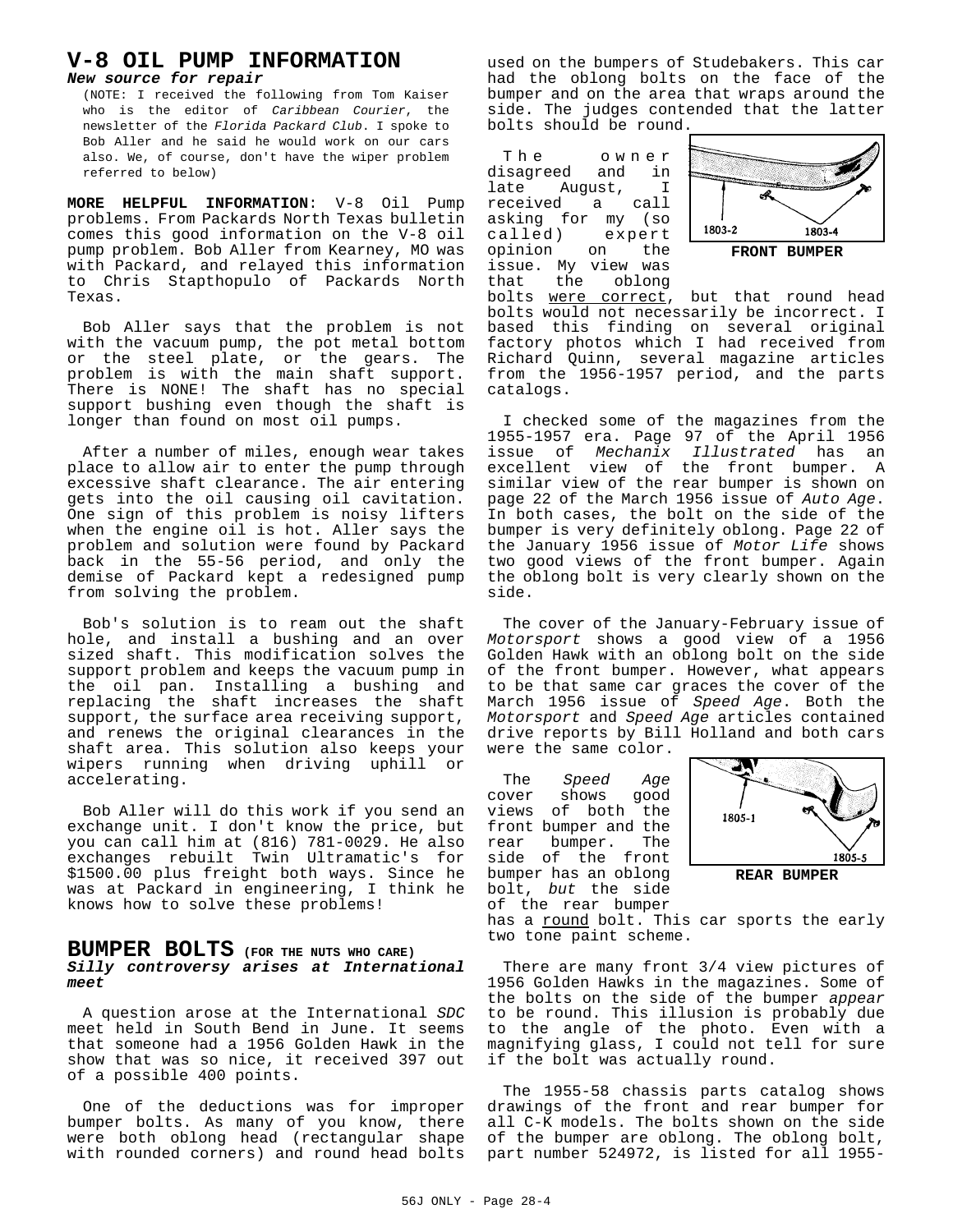56 C-K models front bumper and shows 4 per car.

The round bolt part number is 1541696. It is not shown for 1955-56 models, but it is listed for 1957-58 C-K models with an asterisk (\*) indicating "Use as required". It is also shown in the 1959-1964 chassis parts catalog for the front bumper on C-K models and lists 2 per car.

The rear bumper lists the oblong bolt for all models regardless of year. The number to use per car shows an asterisk (\*), which again indicates "Use as required". It also lists the round head bolt for all 1957-58 models, again with an asterisk indicating "Use as required".

If you aren't confused yet, you'll love what's coming next. The front bumper on 1957-58G,B,H (W-Y-F-D-P-J) models shows the round bolts on the front face of the bumper and the oblong bolts on the side. This is just the opposite of the C-K models.

So what can be concluded after all this torture? I stress that this is only my opinion and it only covers 1956 Golden Hawks. *Probably* most of the cars came standard with oblong head bolts for the entire front and rear bumpers. Some cars *probably* sported rear bumpers with the round head bolts on the side. I wouldn't rule out the possibility that some cars also had round head bolts on the side of the front bumper as well. Isn't it possible that, at some time during the production year, there could have been a shortage of oblong bolts so that round ones might have been used for a brief period?

I believe the car at the meet should not have received an authenticity deduction for the shape of the bumper bolt. I also don't believe there is conclusive proof that all cars were built with oblong bumper bolts.

One question still puzzles me, however. I know that there were at least five other 1956 Golden Hawks at the show that day. Did all the other cars have oblong or round head bumper bolts on the sides of the bumpers?

Do not get the idea that I am trying to belittle the judges. I happen to know all the judges on this particular team and they are a fine and dedicated group. I have judged at two meets and I absolutely hated it. I NEVER want to do it again. Judging is a demanding task, done often times under brutal conditions.

I simply get a kick out of how precise some of us tend to define the issue of authenticity. I think this is yet another good example of carrying it to the extreme. Trying to establish standards to such a level of detail, 40+ years after the fact, seems futile. Perhaps we should consider the *possibility* that *just maybe*, there were no standards at this level of detail, to begin with. The fact that some of the magazines from the period show variations should be proof enough that if there was a standard, it was violated on occasion.

I can only refer to the statement, by Richard Quinn, in the June 1995 issue of *Turning Wheels*. "If there is anything I have learned in 33 years of Studebaker ownership and research, it is this: NOTHING IS *FOR SURE* WHEN IT COMES TO STUDEBAKERS." I wonder how many more times we will refer to this proclamation.

Now, was that a flat head, oval head, pan head, or a round head screw holding that headlight rim in place?

#### **THE 56J ADVISORS TEAM**

#### *Looking for members interested in offering help to others*

I'd like to establish a group of people who would be willing to answer questions on specific subjects. If you have an area in which you feel well versed, please drop me a note.

Let me know the subject matter and I'll list it, your name, and phone number in future issues as the person to contact.

Anyone needing help on an area covered by someone in the advisors group, can contact that person directly. Of course, I'd be interested in any results and would print them in the next issue.

In some previous issues, a few members left the impression that they were competent in brakes, transmissions, radios, and paint. Why not offer your services to those who need a little advice?

# **THE MAILBAG**

*Letters are always welcome. If you need help or can offer advice, share it with the membership.*



*(Edited as required.)*

#### **DON COX BROADVIEW HTS. OHIO** June 4, 1997

After my Grandfather passed away, I was cleaning out behind his barn when I came across this old rusted out car that everyone in the family believed should be junked. I purchased some books and have since verified that it was my Grandfather's 1956 Golden Hawk. Maybe in this case beauty is in the eye of the beholder but I have towed it home, built a garage for it and plan to restore it. I know very little about cars and my biggest concern is not finding what I need once I begin.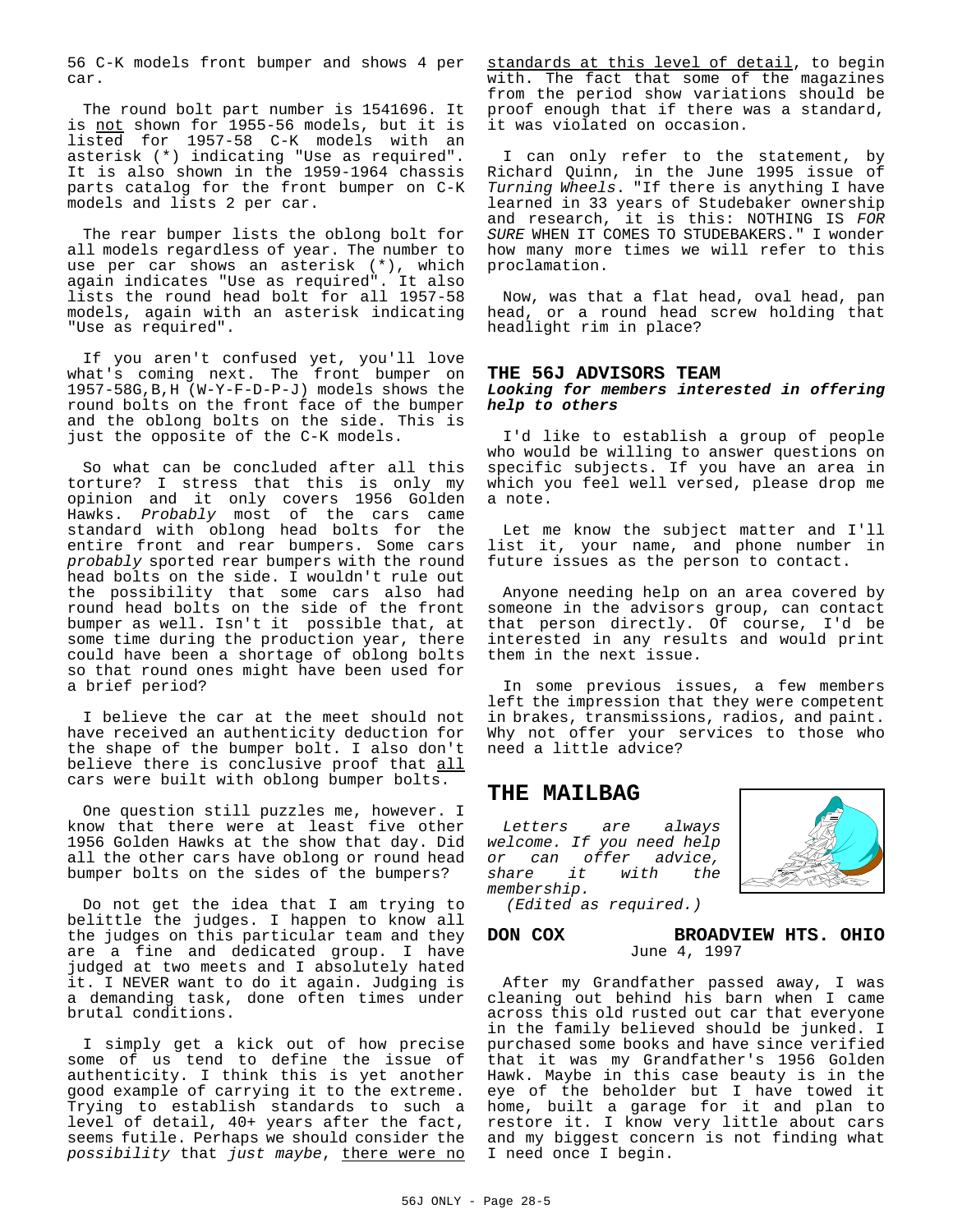If possible, I would be interested in obtaining your catalog of parts and issues of your newsletter. I would like to know the cost of these materials and the answer to one very important question, can you find parts or replacement parts for the 1956 Golden Hawk? This project would definitely be a frame-up restoration. I just want to know if it can be done.

I am sending along a copy of the production order and one photograph. I know the car looks bad but I know it would be worth it to me when completed. I am also sending along a self-addressed stamped envelope for your reply.

#### **JIMMIE FACKLAM LENEXA KANSAS** June 15, 1997

I am sending you pictures of a California 56 Golden Hawk that I have just purchased in California. The car has a 1966 California license plate on it and has been sitting in a garage since 1966. The oil sticker on the inside of the door shows that the oil was changed in august of 1966 with 53,000 miles. The mileage now is 55,000.

The serial number is 6800100, body number 84. This is an early California production. The thing that bothers me, or I don't understand is the body color is Ceramic Green and Snowcap White. This is the original paint. Why does it have the later color combo when it is an early production?

It has the later check mark and stainless molding on the bottom of the fin. It has back-up lights, dual radio antennas, automatic transmission, power steering, silver mylar on the top portion of the door panels, push button radio, never had any seat belts, and the firewall is Snowcap White.

This Golden Hawk is the most original of any Golden Hawk I've ever seen. No rust anywhere! The car is undercoated, seats are original and the dash and dash pad are perfect.

This is the fourth G.H. I have had in the last three years. I just wanted to let you know what happened to all of them.

- 6032259 Tangerine/Snowcap, sold to Larry Wallick in Blue Grass, Iowa.
- 6033206 solid Black, sold to Ed Means in Liberal, Kansas (He also has 2 other GHs).
- 6032104 Sunglow Gold, I still have this one.
- 6800100 Ceramic Green/Snowcap White, I just purchased.

At this time, I have a lot of Golden Hawk parts that I might decide to sell at a later date. I still have the 2 X 4 carburetor, air cleaner, and intake set up I told you about previously.

I am interested at this time to sell the other 1956 Golden Hawk, serial number 6033104, Sunglow Gold that is in primer. It is a south Texas car. It has all the chrome, GH engine (K1890)) with a 3-speed overdrive. Price I'm asking is \$3500.

I have really enjoyed the G.H. Authenticity Guide I receive from you. I would really appreciate any info or questions you might have regarding the GH I just purchased.

#### **DALE MEESE SALISBURY PENNSYLVANIA** June 20, 1997

My car was originally purchased form Kramer Motors in Canton, Ohio. We bought it from the second owner in 1974. The color is Mocha and Doeskin. It is all original and has never been driven in the snow. We just put up a heated garage,

The original owner worked for General Tire Co., and he was also a Packard man. He replaced the tires with General tires and the original tires are still on the car.

We put approximately 3000 miles on the car around 29,000 original miles. We cannot find the engine number but you should have that from a previous letter we had sent you.

#### **GARY WILLOUGHBY PARIS TENNESSEE** July 9, 1997

It was a real disappointment to miss you and Anita at the South Bend International meet.

We were not able to get away until Thursday and subsequently missed the concourse as well as your dinner. I drove through South Bend Monday, on a truck trip and left a note on the meet information board for you, which hopefully you received.

Otherwise, the trip was a real pleasure. We found Bill Ladroga's Hawk in the paddock Friday night (missed the banquet, also) and got some nice pictures. If Bill didn't get a 1st place those judges were blind. Also saw a gold and white 56J with twin antennas on the trunk. Whose was that?

We also missed seeing Philippe Hans and his Swiss Hawk. As his number and ours are so close (6033057 & 6033325 respectively) it would have been somewhat of a reunion of stable mates.

Some other registered members were around and everyone was kind in their comments. I mostly remember discussing the difference in paint schemes. Bill's was done in tri-level, I believe, while ours was in the original style, with the other 56J in gold and white, but reversed color placement from ours.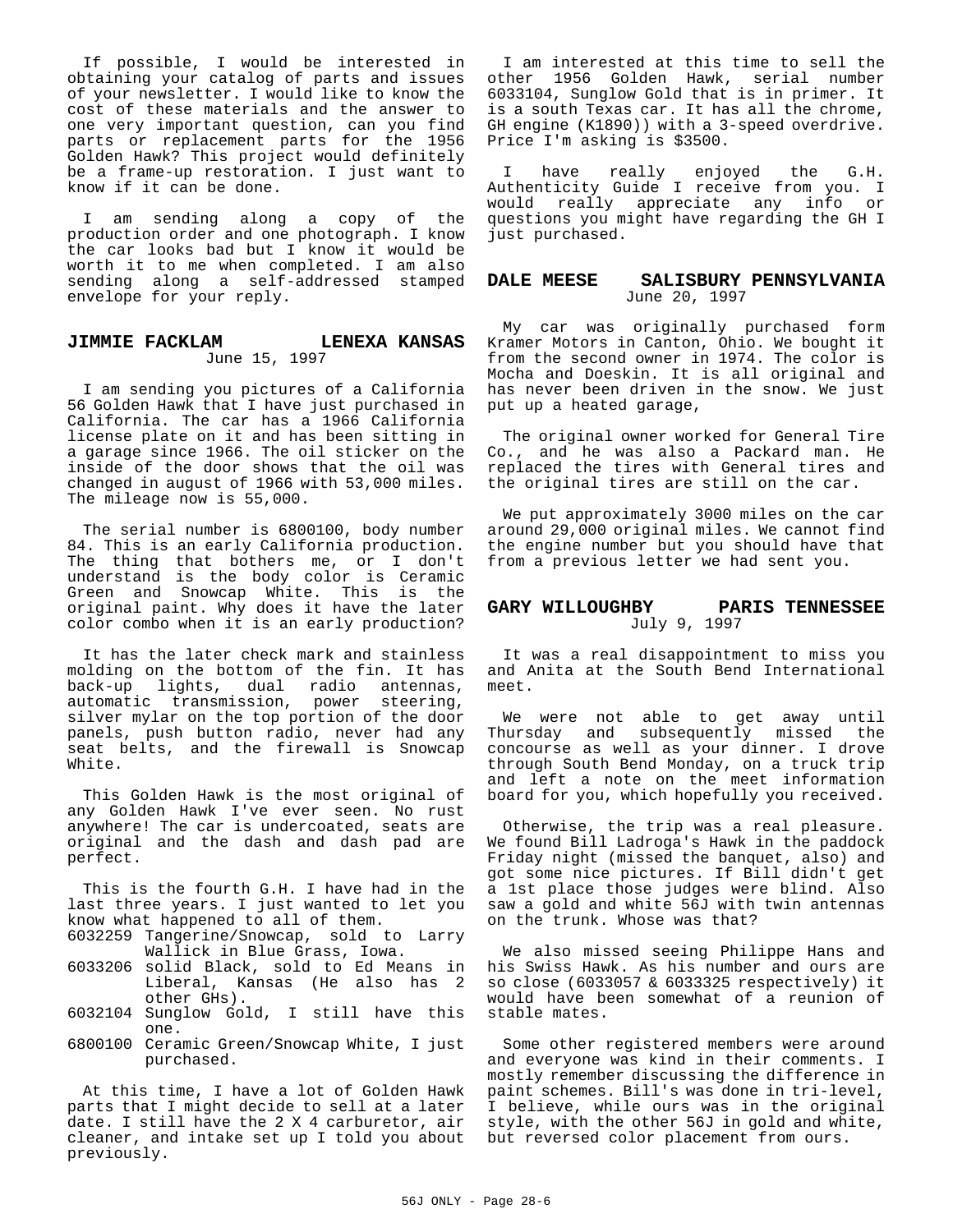My "Ginny Hawk" made the trip with only minor problems -- a little hesitant starting on occasion, and one of the horns got a bad ground just at the start of the parade.

Hope you were in the parade somewhere. What great fun! Countless Studebakers rolling 2 abreast through the town of their origin and out to the proving grounds. We gave an English couple (owners of a Power Hawk) a ride and they were delighted as well as delightful. We only got one lap around the track, after much waiting, but got to do the last curve at slightly over the announced speed limit by hanging back a bit. Who could drive a 56J slowly around that banking? It would be blasphemy!

Congratulations on your *Golden Quill Award*. It is well deserved.

#### **RICHARD QUINN MOKENA ILLINOIS** July 17, 1997

I am enclosing a few items for possible use in your newsletter. First a letter I received from *ASC* member Herb Read (1453 Tremont Rd., Chesterton, In 46304). Paragraph #2 may be of some interest in that it attests to Studebaker's willingness to accommodate customers who wanted to special order their cars.

Incidentally, he still has a '56J with a continental kit, but sorry to say it is in a pretty sorry state due to poor storage conditions. Also, I was able to locate the Bill Bowell he mentions. He came to our June meet from Minneapolis where he now has a large fleet of party boats. A portion of Herb's letter follows:

*I had written a letter to Studebaker seeking technical information on the 1931 Studebakers. Bill Bowell, who then worked for Studebaker, answered my letter with the information. I was also planning to buy a new 1956 Golden Hawk but wanted it without fins and side trim. Bill invited me to the South Bend factory to discuss how this could be done.*

*Over a very pleasant lunch (courtesy of Studebaker) he assured me that the fins and trim could be omitted, but that a supervisor would have to accompany the car as it proceeded down the final assembly line to intercept normal procedure.*

*One problem was that the trim holes in the front fenders were now part of the fender die. The holes would have to be plugged with weld and the supervisor would have to prevent the assembly line workers from picking up a drill and making the holes again.*

*Of course this would be extra cost for me, but I was pleased by the willingness of* *Studebaker to make the effort (the friendliest factory!)*

*As it happened, 1956 was the year we started our family and I had to*  $p$ *ostpone purchase of a new*  $Student$ *December of 1963.*

The second item is a photocopy of the<br>TRUE magazine magazine<br>av The giveaway. original is on heavy cardboard and is larger than the enclosure, 13-3/4 x 10-1/2 to be exact.



FROM RICHARD QUINN

#### **GARY W. CAPWELL SALEM OREGON** August 23, 1997

Well, another busy summer has blasted through and all that remains is our annual Brooks show and shine to take the old '56J to!! As usual I'm way behind in my writing so I'll try to do my summer in a nut shell.

I completed my interior saving as much of the original parts as I could, at the beginning of summer. This leaves just the headliner and paint to complete car #6030061, body #96, for show and go.

We attended many Stude functions and noticed an increased tendency in our Ultramatic to seemingly not fully engage when first starting out after parking. After procrastinating for a few months, I finally got up the nerve to drop its pan and valve body (this with a multitude of misgivings) and dismantle, clean, and reassemble it. The Shop Manual said this was possible, but I had my doubts. I found nothing stuck or plugged, but polished some valves that were visually tarnished - the worst being inside the throttle valve assy. I decided not to proceed to the governors until I was sure the valve body still functioned. well to my surprise the initial problem was solved, but I still have a slight problem with the high speed governor that I'll fix this winter. After removing the pan three times the gasket has developed a slight drip so it's time for a new one!!! I also installed its 3:07 rear end replacing the tired 3:31's someone had transplanted into it years before.

Brent Hagen and a few other 56J owners have asked me numerous times Ultramatics puking (or belching) fluid when cold unless kept one quart low on fluid. Lately I realized that this would happen if one or both pump check valves were not seating. These are sheet metal valves in the valve body base (one of mine was slightly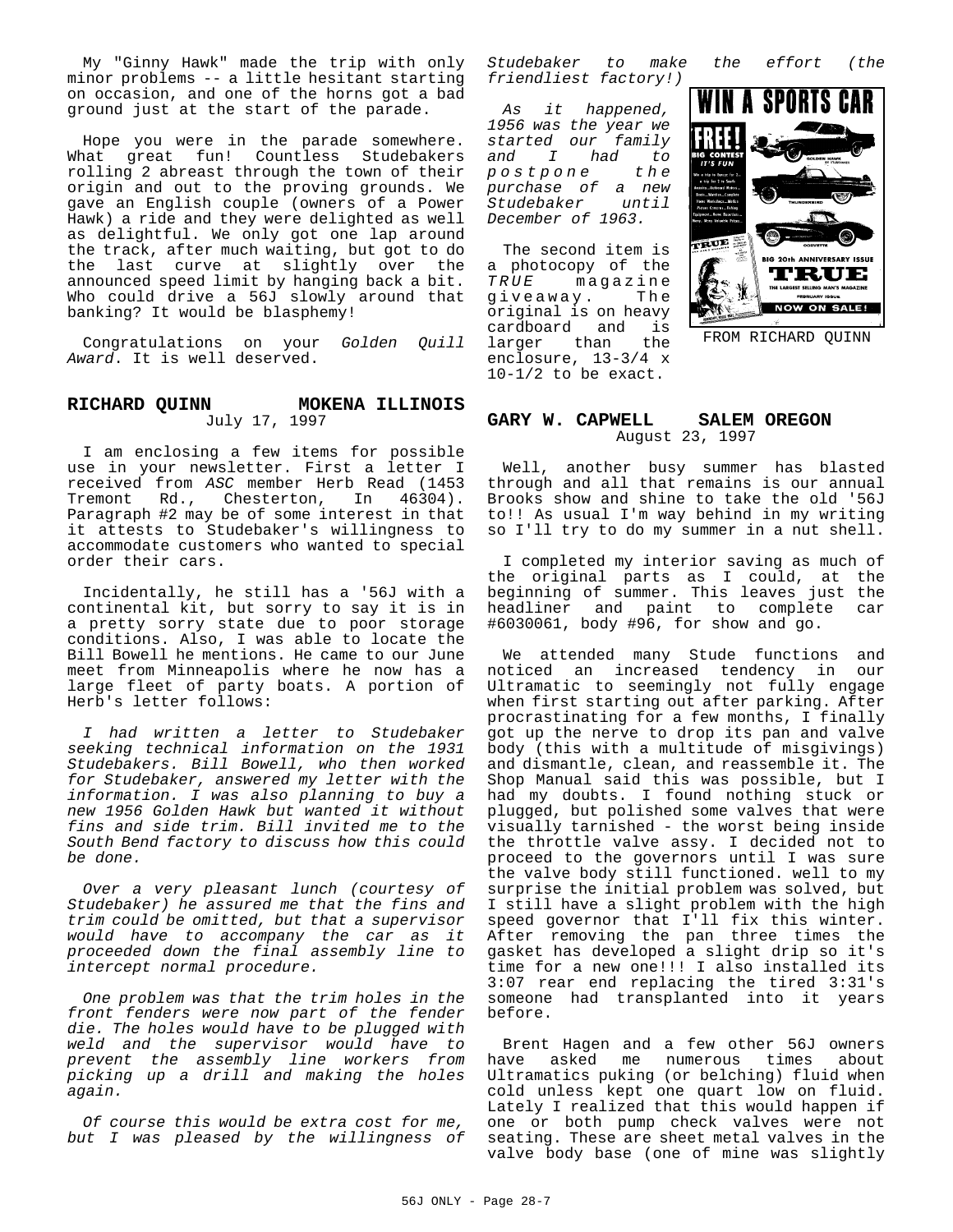flattened, when I rebuilt my trans I bent it to match the other valve) If one of these valves loses its seal the pump would drain into the pan causing an over full situation. Also, the pump would whine excessively upon starting until the air was expelled. My trans does not have this problem.

I entered my car in the Pacific Can-Am SDC zone meet this month just to get some idea where I stand, to start showing our 56J at SDC meets. Now, you must understand, our car is primer spotted over it's original Mocha/Doeskin paint and is not what I would call a show car. We drove from Salem, Oregon to Mt. Vernon, Washington at high speeds to get there at 10:05 (the judging had already started, but they allowed us to enter anyway). Our radiator is actually for a Stude powered Hawk and is leaky with no overflow tube (so much for it's pretty engine!)

My thirteen year old son ran it through the judging, as I had become engrossed in a bunch of goodies at the swap meet. Anyway I about fell over when the copy of its judge sheet arrived at home the other day. The old bird had scored 351 points the way she sits, she lost no points in the authenticity section. That's our Golden One, always amazing everyone, including us!!!! Maybe the judges were partial to Golden Hawks, especially since only ours and a '58 were there. The trip was seemingly a breeze for the old bird, about 600 miles round trip, with numerous side trips, but no problems. She seemed to enjoy stretching her legs!!!

#### **BILL LADROGA SO. DENNIS MASS** 30 August 1997

It was good to see you and Anita in South Bend, even if for just a little while. It was quite a show, with many very excellent 56Js. I was very proud to have taken a first place. There were a couple of other 56Js that were far better than mine. I took 388 out of 400 points. I had trouble understanding some of the deductions, like two points off for the condition of the paint! Oh well, like they say, "You can't fight city hall!" Overall, the meet was a good one. Rumor has it that we may have the 2001 International meet in Massachusetts.

We drove the Hawk 2,100 miles back and forth, got 21 mpg and used a 1/2 quart of oil! The only problem we had was on the way to Akron to meet my son. Someone in the opposite lane ran over a piece of metal and it kicked up in my lane and I hit it with my left rear tire. It put a six-inch gash in the sidewall of a new wide whitewall radial tire and I had to junk it. Fortunately, we were only a 1/4 mile from our motel and another 1/4 mile from an *NTB* store, where I bought an emergency spare.

#### **VOGEL ELECTRIC Since 1945**

HELLO, ANTIQUE CAR COLLECTORS

We are a small Electrical Repair Shop. We advertise by word of mouth and letters. We specialize in antique auto electric generator, starter, seat motor, window motor, fan motor, wiper motor, (not gear head) repairs etc. We have helped many Antique car collectors with electrical problems on their cars. We are glad to quote a price before any repair work begins.

Any electrical advice or information is free of charge -- just give us a call.

P. S. We repair RV generator armatures and fields (Onan, Kohler, Generic.) and any other generator up to 20 k.w..

Thank you,

Bob & Doug Palmbach (owners) e-mail Rpalmb4157@aol.com 2312 P Street Bakersfield, CA 93301 805-323-1995

# **HERE WE GROW AGAIN**

Please update your rosters as we welcome the following members. If you move, please remember me when you send out your change of address forms.

- 253 Don Cox 2809 Lydia Drive Broadview Hts, Ohio 44147 216-237-6468
- 254 Bob Modell 932 Oliver Ave. San Diego, Calif. 92109 619-270-2729
- 255 Bill Newell Box 3326 Blaine, Washington 98230 360-371-3621
- 256 Joe Rowell 5391 Tanner Ave. Powell River, B.C. V8A 5B4 604-483-3602
- 257 Jeff Michael Rt 4 Box 4243 Hermiston, Oregon 97838 541-567-0248

**NOTICE:** In lieu of dues, and to help keep my records correct, registration forms will be mailed out periodically to members who haven't been heard from for several years. If you receive one, please complete and mail it at once or you will be dropped from the mailing list.

# *WHEEL ESTATE FOR SALE*

Due to our infrequent printing schedule, many ads may be quite old. The only way I know if an item is bought or sold is if one of the parties reports the transaction.

**1956 Golden Hawk** all original, trans leaking. The car is presently in British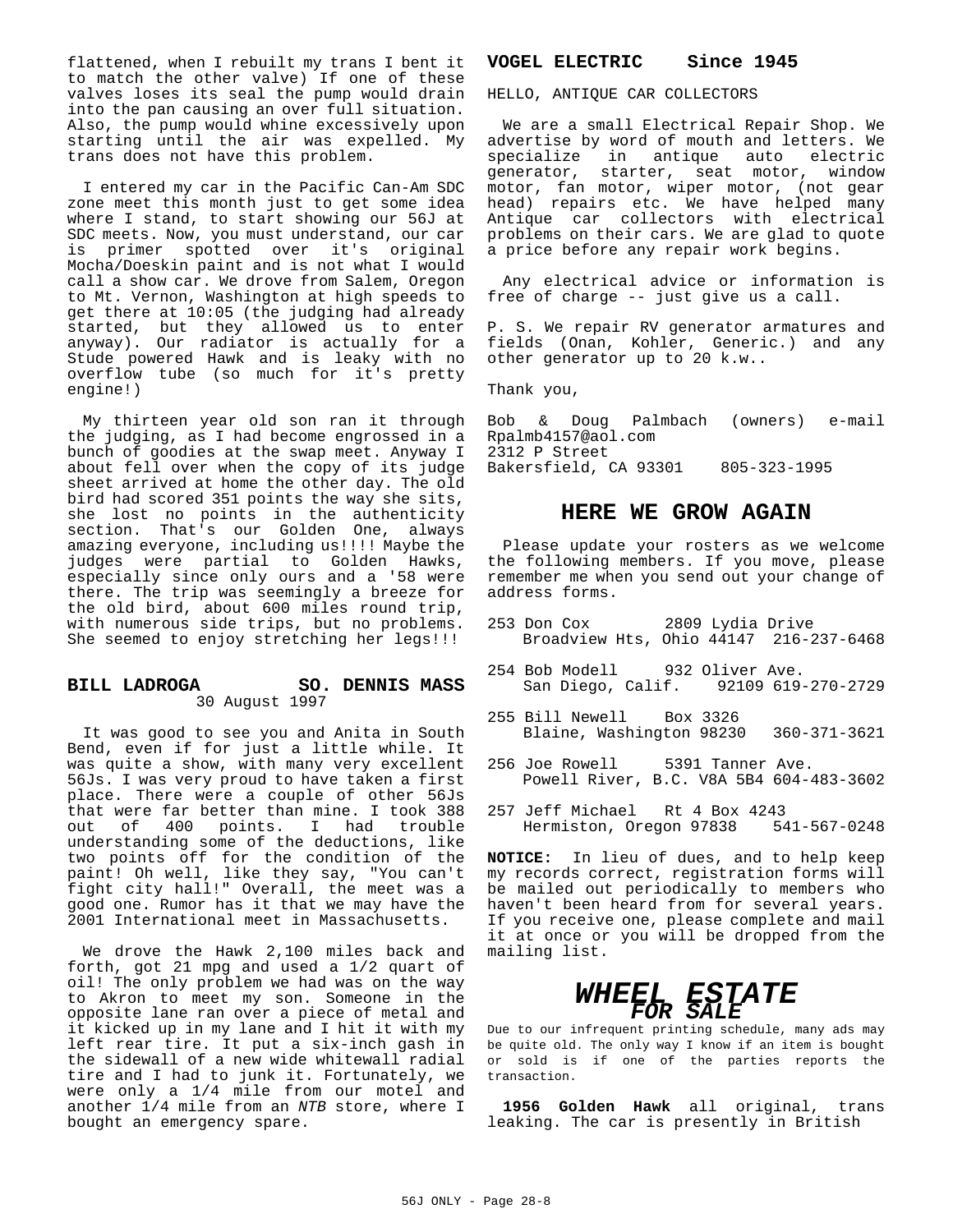Columbia, but still has a Washington title. \$3900 U.S. Bill Newell, Box 3326, Blaine, Wa. 360-371-3621, or 6156 120A St, Surrey,<br>B.C. V3X 2A2 604-572-7685.  $604 - 572 - 7685.$ 

**1956 Golden Hawk** serial number 6033104, Sunglow Gold that is in primer, south Texas car, has all the chrome, GH engine (K1890) with a 3-speed overdrive. Price I'm asking is \$3500. Jimmie Facklam, 12300 W. 100th Pl, Lenexa Kansas 66215, Tel: 913-492-4533.

**1956 Golden Hawk** 352 Packard, 3SP/OD, PW/PB/PS/, Power seat, running gear completely gone through, new radiator/water pump, so many new parts too numerous to list. All chrome present, only needs paint and upholstery. 12K invested, asking \$6500. John Turner, P.O. Box 658, Welches Oregon 97067, Tel: 503-622-3855.

**1956 Golden Hawk**, Jade Green/White, 352 engine, 3 speed/OD, Original interior (fair), wire caps, condition 3 (a 20 footer) Ron Johnson, 2625 Skokie Dr, Rockford Illinois 61108.

**56 GOLDEN HAWK PARTS & TURNING WHEELS FOR SALE**, pressure plate #403502 \$50.00, intake manifold #440893 \$35.00, bell housing #465143 \$150.00, sprocket timing gear #440843 \$20.00, sprocket crank shaft #440841 \$20.00, clutch plate #473176 \$40.00, clutch release lever & ball stud #6403546 #35.00, release bearing #465306 \$20.00, timing chain #440842 \$20.00, hood ornament #1312185 \$85.00, 1955 Packard heads #440690 will work on 56 Golden \$45.00 each, Packard V-8 crank shaft \$100.00, and Turning Wheels 1973 to date \$2.00 each or reduced with purchase of over 100 issues. John Raises, 519 Oak Hill Rd, Plattsmouth, Ne 68048 or aat@nfinity.com

**ENGINE WITH 3 SPEED/OVERDRIVE** came from a 1956 Golden Hawk, good running condition when stored, Joe Moser, HC 61 Box 23, Calico Rock Arkansas, 501-297-8907.

**NOS RIGHT 56J REAR FIBERGLASS FIN** for sale, John Brichetto, P. O. Box 9553, Knoxville Tn 37940-0553.

**PARTS**: 1956 trunk lid good condition \$300, original gasket set for 352 engine \$35, rear bumper \$20, total \$355 plus shipping and packaging. James McKnight, 11810 W. 65th St., Sapulpa Oklahoma 74066, 918-227-2539.

**NEW & USED** Studebaker & Packard parts. Mechanical, electrical, & trim. Large stock of Packard engine/transmission parts. Stephen Allen's Auto, 529 N. W. 58th Street, Gainesville Florida 32607, 904-454-7200, 800-532-1236 (orders only please)

#### *WANTED*

I would like to buy a 1956 Studebaker Golden Hawk in Doeskin/Mocha color, preferably totally restored. Jerry Barber, 810 Hudson Road, Greenville SC 29615. Call me during business hours at 888-292-0074 or during the evening and weekends at 888-288- 7521.

Wanted: 1956 Golden Hawk in good condition with original engine and 3 speed overdrive transmission. Tom Aylward, 3722 Shady Lane, Sandusky Ohio 44870, 419-627-2904.

Wanted: frame side bracket for the shift bellcrank for Ultramatic (1539851 - bracket, ... outer support). Gary Capwell 698 Thompson Av. N.E., Salem Oregon 97301, 503- 378-0161.

# **56J CLUB ITEMS** *ALL PROCEEDS HELP MAINTAIN THE CLUB*

**MANUALS**

**1956 STUDEBAKER GOLDEN HAWK PARTS CATALOG.** Taken from the 1953-58 Body Parts and the 1955-58 Chassis Parts Catalogs, Catalog contains only 1956 Golden Hawk parts and<br>illustrations. 320 pages of illustrations. 320 pages of<br>specifications, illustrations, specifications,



parts lists, alphabetic index, numeric index, plus separate lists for service bulletins, utility items, and accessory codes. The complete catalog is 3 hole punched and comes in a loose leaf folder with a color cover insert \$25.00.

**1956 STUDEBAKER GOLDEN HAWK AUTHENTICITY GUIDE.** Most of the peculiarities are documented in this guide with 30 photos and all decals shown. The guide is divided into sections covering the engine, exterior, interior, trunk, paint and accessories. \$12.00



#### **DECAL-APPLIQUE/TAGS/PATCH**

**AIR CLEANER/OIL BATH**, yellow/black \$ 4.00. **GENERATOR FIELD TERMINAL TAG, red TACHOMETER SENDING UNIT TAG**, red \$ 3.00. **PATCH** 4-1/2" x 2-1/2" Can be sewn or glued to a cap or shirt. Red on white background. \$3.50



**CLUB ROSTERS** (send SASE)

(Please include SASE for small items).

*Make checks payable to Frank Ambrogio.*.